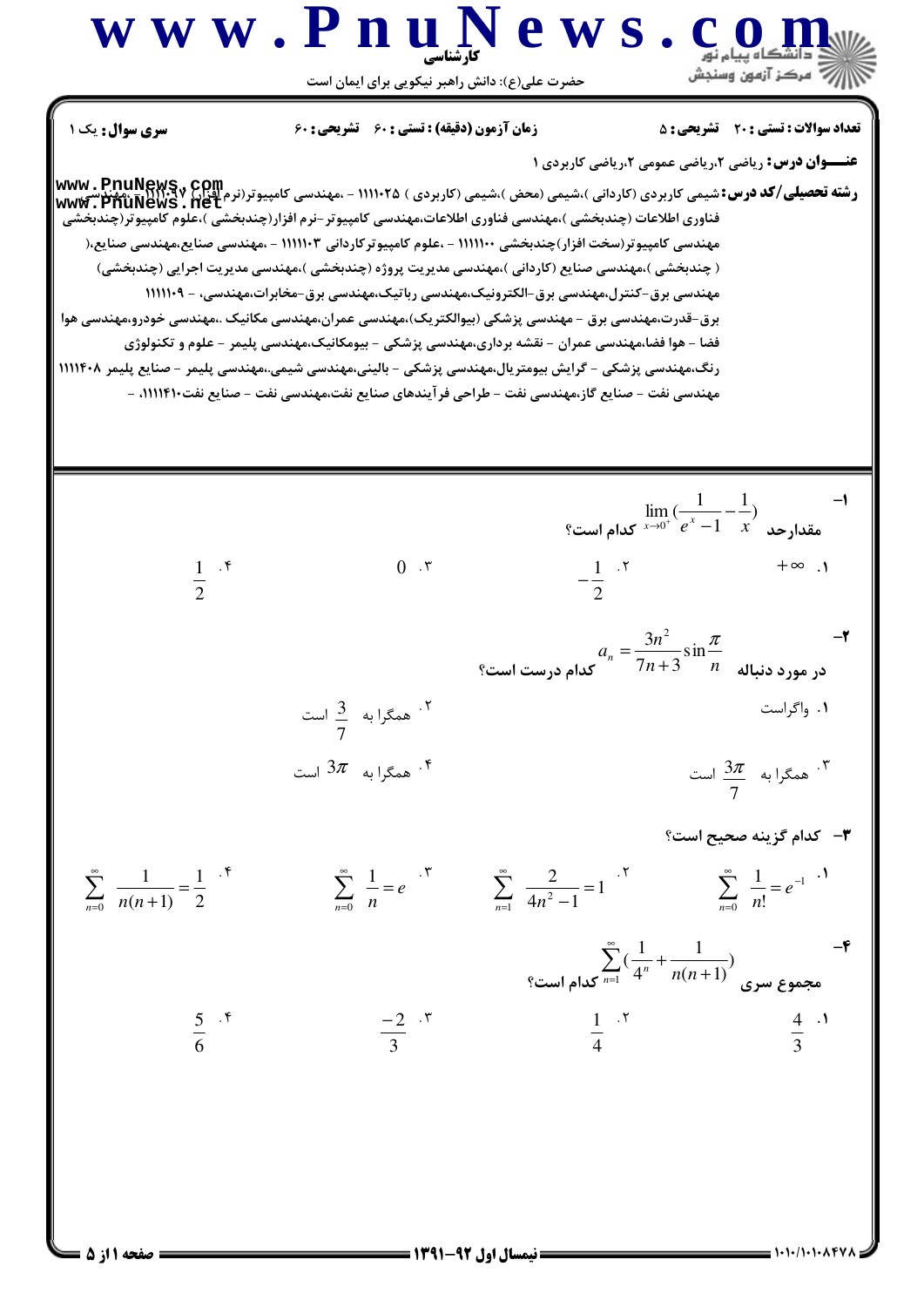## www.PnuNews.com

حضرت علی(ع): دانش راهبر نیکویی برای ایمان است

**تعداد سوالات : تستي : 20 - تشريحي : 5** 

**زمان آزمون (دقیقه) : تستی : 60 گشریحی : 60** 

**سری سوال :** ۱ یک

**عنـــوان درس:** ریاضی ۲،ریاضی عمومی ۲،ریاضی کاربردی ۱

**رشته تحصیلی/کد درس:**شیمی کاربردی (کاردانی )،شیمی (محض )،شیمی (کاربردی ) ۱۱۱۱۰۲۵ - ،مهندسی کامپیوتر(نرم اقزار) **www . PnuNews**<br>'میمندسی ک**امی که بازی (کارن** ) بازی (میرسی) میرسی (محض )،شیمی (کاربردی ) ۱۱۱۰۲۵ - ،مهندسی کام شیمی تاربردی ( تاردانی )،شیمی (محص )،شیمی ( تاربردی ) ۱۱۱۱۰۲۵ - ،مهندسی تامپیوتر(برم افزار) ۱۱۱۰۲۷۰ - ،مهندسی<br>۷۰ www - PnuNews . Het<br>فناوری اطلاعات (چندبخشی )،مهندسی فناوری اطلاعات،مهندسی کامپیوتر -نرم افزار(چندبخشی )،علو )،مهندسی کامپیوتر(سخت افزار)چندبخشی ۱۱۱۱۱۰۰ - ،علوم کامپیوترکاردانی ۱۱۱۱۱۰۳ - ،مهندسی صنایع،مهندسی صنایع (چندبخشي )،مهندسي صنايع (كارداني )،مهندسي مديريت پروژه (چندبخشي )،مهندسي مديريت اجرايي (چندبخشي ) ۱۱۱۱۱۰۹ - ،مهندسی برق-کنترل،مهندسی برق-الکترونیک،مهندسی رباتیک،مهندسی برق-مخابرات،مهندسی برق-قدرت،مهندسی برق - مهندسی پزشکی (بیوالکتریک)،مهندسی عمران،مهندسی مکانیک .،مهندسی خودرو،مهندسی هوا فضا – هوا فضا،مهندسی عمران – نقشه برداری،مهندسی پزشکی – بیومکانیک،مهندسی پلیمر – علوم و تکنولوژی رنگ،مھندسی پزشکی – گرایش بیومتریال،مھندسی پزشکی – بالینی،مھندسی شیمی.،مھندسی پلیمر – صنایع پلیمر ۱۱۱۴۰۸ - ،مهندسی نفت – صنایع گاز،مهندسی نفت – طراحی فر آیندهای صنایع نفت،مهندسی نفت – صنایع نفت١١١١٤١٠

۵- کدام گزینه درست است؟

$$
\sum_{n=0}^{\infty} a_n \log \left| \lim_{n \to \infty} a_n \neq 0 \right| \text{ for } n \neq 0 \text{ and } n = 0 \text{ and } n = 0 \text{ for } n = 0 \text{ and } n = 0 \text{ for } n = 0 \text{ and } n = 0 \text{ for } n = 0 \text{ and } n = 0 \text{ for } n = 0 \text{ and } n = 0 \text{ for } n = 0 \text{ and } n = 0 \text{ for } n = 0 \text{ and } n = 0 \text{ for } n = 0 \text{ and } n = 0 \text{ for } n = 0 \text{ for } n = 0 \text{ for } n = 0 \text{ for } n = 0 \text{ for } n = 0 \text{ for } n = 0 \text{ for } n = 0 \text{ for } n = 0 \text{ for } n = 0 \text{ for } n = 0 \text{ for } n = 0 \text{ for } n = 0 \text{ for } n = 0 \text{ for } n = 0 \text{ for } n = 0 \text{ for } n = 0 \text{ for } n = 0 \text{ for } n = 0 \text{ for } n = 0 \text{ for } n = 0 \text{ for } n = 0 \text{ for } n = 0 \text{ for } n = 0 \text{ for } n = 0 \text{ for } n = 0 \text{ for } n = 0 \text{ for } n = 0 \text{ for } n = 0 \text{ for } n = 0 \text{ for } n = 0 \text{ for } n = 0 \text{ for } n = 0 \text{ for } n = 0 \text{ for } n = 0 \text{ for } n = 0 \text{ for } n = 0 \text{ for } n = 0 \text{ for } n = 0 \text{ for } n = 0 \text{ for } n = 0 \text{ for } n = 0 \text{ for } n = 0 \text{ for } n = 0 \text{ for } n = 0 \text{ for } n = 0 \text{ for } n = 0 \text{ for } n = 0 \text{ for } n = 0 \text{ for } n = 0 \text{ for } n = 0 \text{ for } n = 0 \text{ for } n = 0 \text{ for } n = 0 \text{ for } n = 0 \text{ for } n = 0 \text{ for } n = 0 \text{ for } n = 0 \text{ for } n = 0 \text{ for } n = 0 \text{ for } n = 0 \text{ for } n = 0 \text{ for } n = 0 \text{ for } n =
$$

$$
\sum_{n=0}^{\infty} \frac{(x-3)^n}{n+1}
$$
بازه همگرایی سری توانی 
$$
\sum_{n=0}^{\infty} \frac{(x-3)^n}{n+1}
$$
 (2.4)

$$
[2,4] \cdot \mathfrak{f} \qquad [2,4) \cdot \mathfrak{r}
$$

$$
\sin x = x - \frac{x^3}{3!} + \frac{x^5}{5!} - \dots
$$
  

$$
\sinh x = x - \frac{x^3}{3} + \frac{x^5}{5} - \dots
$$

$$
\cosh x = x + \frac{x^2}{2} + \frac{x^4}{4} + \dots
$$
  

$$
e^x = 1 + x + \frac{x^2}{2} + \frac{x^3}{3} + \dots
$$

$$
y = -1 + 6s, \quad x = 4 - s
$$
 وخط  $z = 5 - t, \quad y = 1 - 4t, \quad x = 1 + 2t$  محل تلاقي خط  $x = 1 + 2t$ 

$$
(2,3,3) \quad \text{``} \qquad (1,1,5) \quad \text{``} \qquad (5,-7,3) \quad \text{``} \qquad \text{``} \qquad \text{``} \qquad \text{``} \qquad \text{``} \qquad \text{``} \qquad \text{``} \qquad \text{``} \qquad \text{``} \qquad \text{``} \qquad \text{``} \qquad \text{``} \qquad \text{``} \qquad \text{``} \qquad \text{``} \qquad \text{``} \qquad \text{``} \qquad \text{``} \qquad \text{``} \qquad \text{``} \qquad \text{``} \qquad \text{``} \qquad \text{``} \qquad \text{``} \qquad \text{``} \qquad \text{``} \qquad \text{``} \qquad \text{``} \qquad \text{``} \qquad \text{``} \qquad \text{``} \qquad \text{``} \qquad \text{``} \qquad \text{``} \qquad \text{``} \qquad \text{``} \qquad \text{``} \qquad \text{``} \qquad \text{``} \qquad \text{``} \qquad \text{``} \qquad \text{``} \qquad \text{``} \qquad \text{``} \qquad \text{``} \qquad \text{``} \qquad \text{``} \qquad \text{``} \qquad \text{``} \qquad \text{``} \qquad \text{``} \qquad \text{``} \qquad \text{``} \qquad \text{``} \qquad \text{``} \qquad \text{``} \qquad \text{``} \qquad \text{``} \qquad \text{``} \qquad \text{``} \qquad \text{``} \qquad \text{``} \qquad \text{``} \qquad \text{``} \qquad \text{``} \qquad \text{``} \qquad \text{``} \qquad \text{``} \qquad \text{``} \qquad \text{``} \qquad \text{``} \qquad \text{``} \qquad \text{``} \qquad \text{``} \qquad \text{``} \qquad \text{``} \qquad \text{``} \qquad \text{``} \qquad \text{``} \qquad \text{``} \qquad \text{``} \qquad \text{``} \qquad \text{``} \qquad \text{``} \qquad \text{``} \qquad \text{``} \qquad \text{``} \qquad \text{``} \qquad \text{``} \qquad \text{``
$$

تقطه تلاقی خط گذرنده از مبدا و موازی با بردار  $(1,1,2)$  با صفحه  $2z = 2$   $x + y + z$ کدام است؟  $\blacktriangleleft$  $(\frac{1}{2}, \frac{1}{2}, 1)$  f  $(0,1,2)$  .  $\mathbf{r}$  $\left(\frac{5}{6}, \frac{5}{6}, \frac{5}{3}\right)$  . "  $(1,1,\frac{3}{2})$  .<sup>1</sup>

 $\cdot$ 

صفحه 2 از 5 =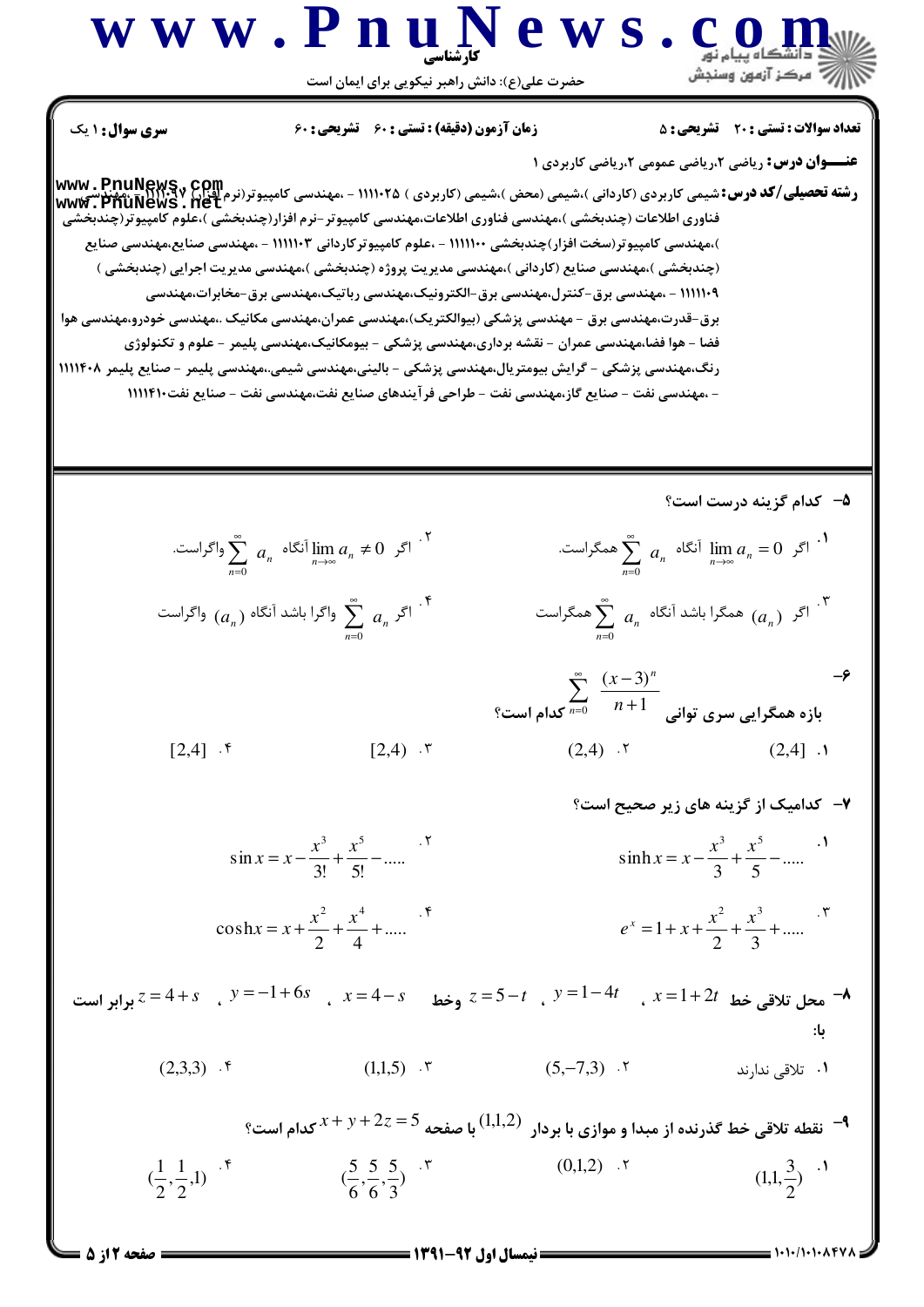

**000 من 1000 - 11/1000 صفحه 3 از 5 صد محمد الله على العامل اول 137-1391 صفحه تا از 5 و 3 از 5 و 2 از 5 و 3 از 5**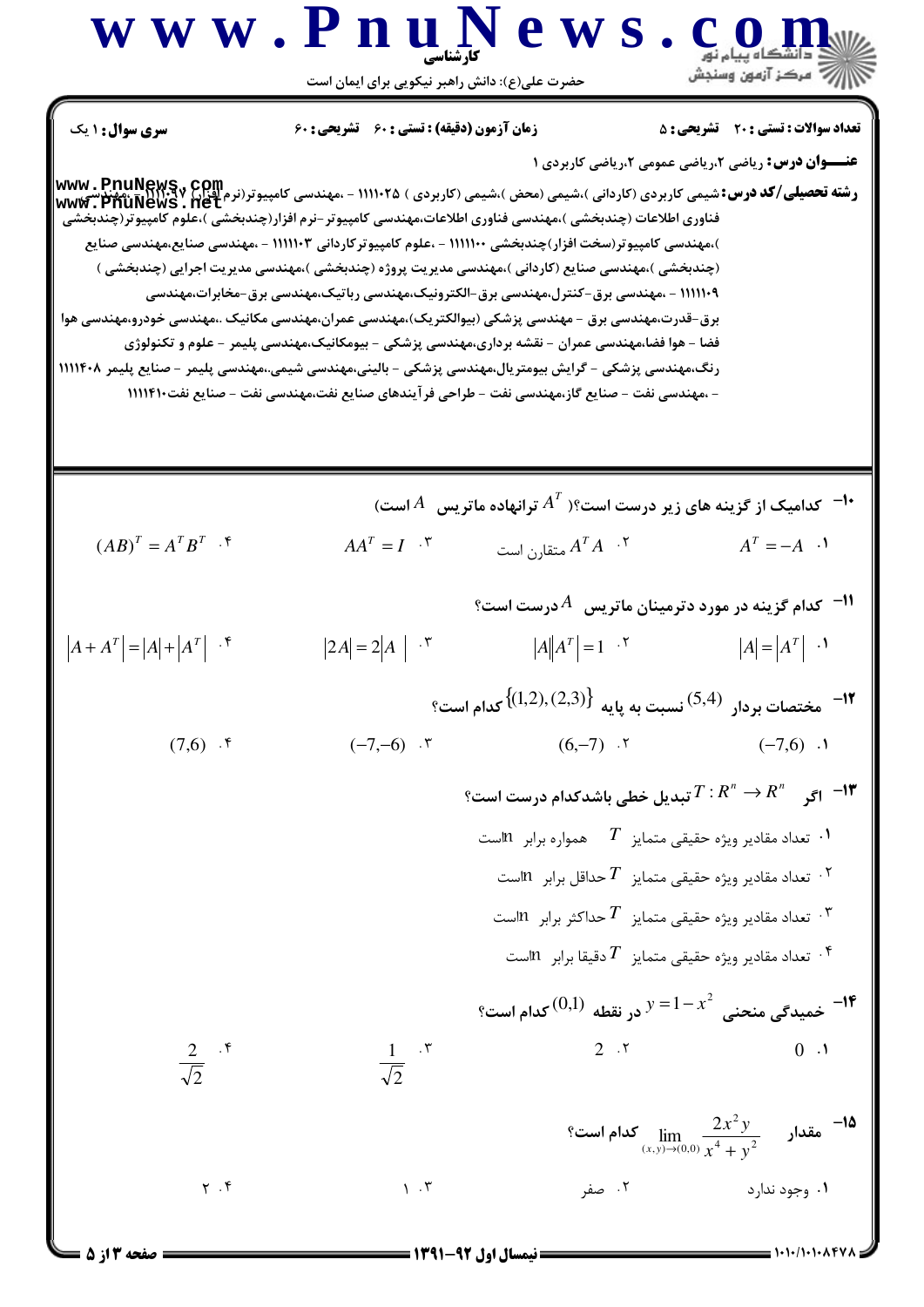**W W W . P. B . C. O. O. M.   
\n**W** W . P. D. U. 
$$
\frac{1}{2} \int_{\frac{\pi}{2} \pi} \frac{1}{1} \int_{\frac{\pi}{2} \pi} \frac{1}{1} \int_{\frac{\pi}{2} \pi} \frac{1}{1} \int_{\frac{\pi}{2} \pi} \frac{1}{1} \int_{\frac{\pi}{2} \pi} \frac{1}{1} \int_{\frac{\pi}{2} \pi} \frac{1}{1} \int_{\frac{\pi}{2} \pi} \frac{1}{1} \int_{\frac{\pi}{2} \pi} \frac{1}{1} \int_{\frac{\pi}{2} \pi} \frac{1}{1} \int_{\frac{\pi}{2} \pi} \frac{1}{1} \int_{\frac{\pi}{2} \pi} \frac{1}{1} \int_{\frac{\pi}{2} \pi} \frac{1}{1} \int_{\frac{\pi}{2} \pi} \frac{1}{1} \int_{\frac{\pi}{2} \pi} \frac{1}{1} \int_{\frac{\pi}{2} \pi} \frac{1}{1} \int_{\frac{\pi}{2} \pi} \frac{1}{1} \int_{\frac{\pi}{2} \pi} \frac{1}{1} \int_{\frac{\pi}{2} \pi} \frac{1}{1} \int_{\frac{\pi}{2} \pi} \frac{1}{1} \int_{\frac{\pi}{2} \pi} \frac{1}{1} \int_{\frac{\pi}{2} \pi} \frac{1}{1} \int_{\frac{\pi}{2} \pi} \frac{1}{1} \int_{\frac{\pi}{2} \pi} \frac{1}{1} \int_{\frac{\pi}{2} \pi} \frac{1}{1} \int_{\frac{\pi}{2} \pi} \frac{1}{1} \int_{\frac{\pi}{2} \pi} \frac{1}{1} \int_{\frac{\pi}{2} \pi} \frac{1}{1} \int_{\frac{\pi}{2} \pi} \frac{1}{1} \int_{\frac{\pi}{2} \pi} \frac{1}{1} \int_{\frac{\pi}{2} \pi} \frac{1}{1} \int_{\frac{\pi}{2} \pi} \frac{1}{1} \int_{\frac{\pi}{2} \pi} \frac{1}{1} \int_{\frac{\pi}{2} \pi} \frac{1}{1} \int_{\frac{\pi}{2} \pi} \frac{1}{1} \int_{\frac{\pi}{2} \pi} \frac{1}{1} \int_{\frac{\pi}{2} \pi} \frac{1}{1}
$$**

**= صفحه 4 از 5** ا

 $1.1.1.1.1.1$